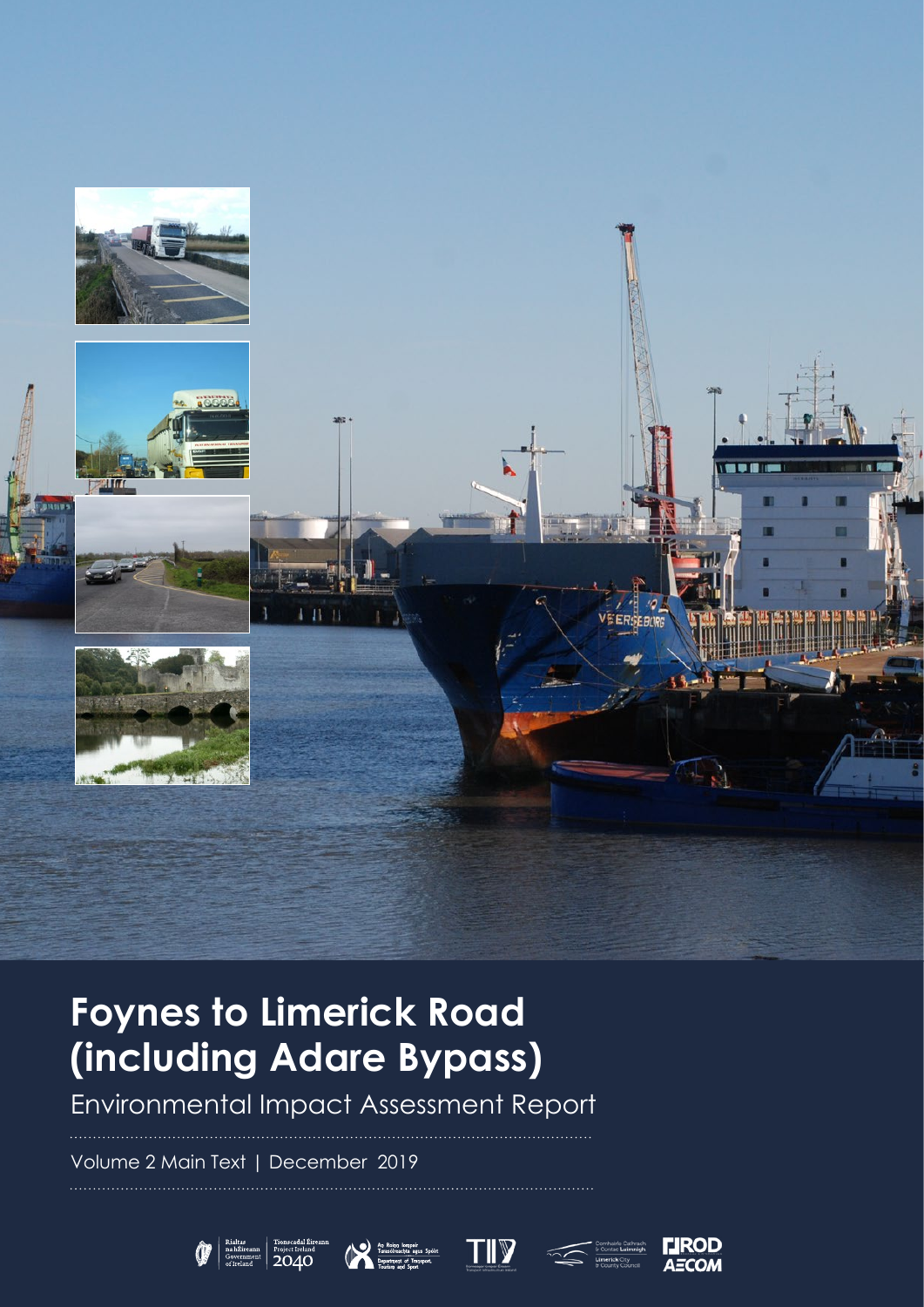## **List of Volumes comprising this Environmental Impact Assessment Report**

| <b>Volume 1</b> | <b>Non-Technical Summary</b>                                       |
|-----------------|--------------------------------------------------------------------|
| <b>Volume 2</b> | <b>Main Text</b>                                                   |
| <b>Volume 3</b> | <b>Figures</b>                                                     |
| Volume 4        | <b>Appendices</b><br>(Divided into 4A and 4B due to page count)    |
| <b>Volume 5</b> | <b>Photomontages</b><br>(Divided into 5A and 5B due to page count) |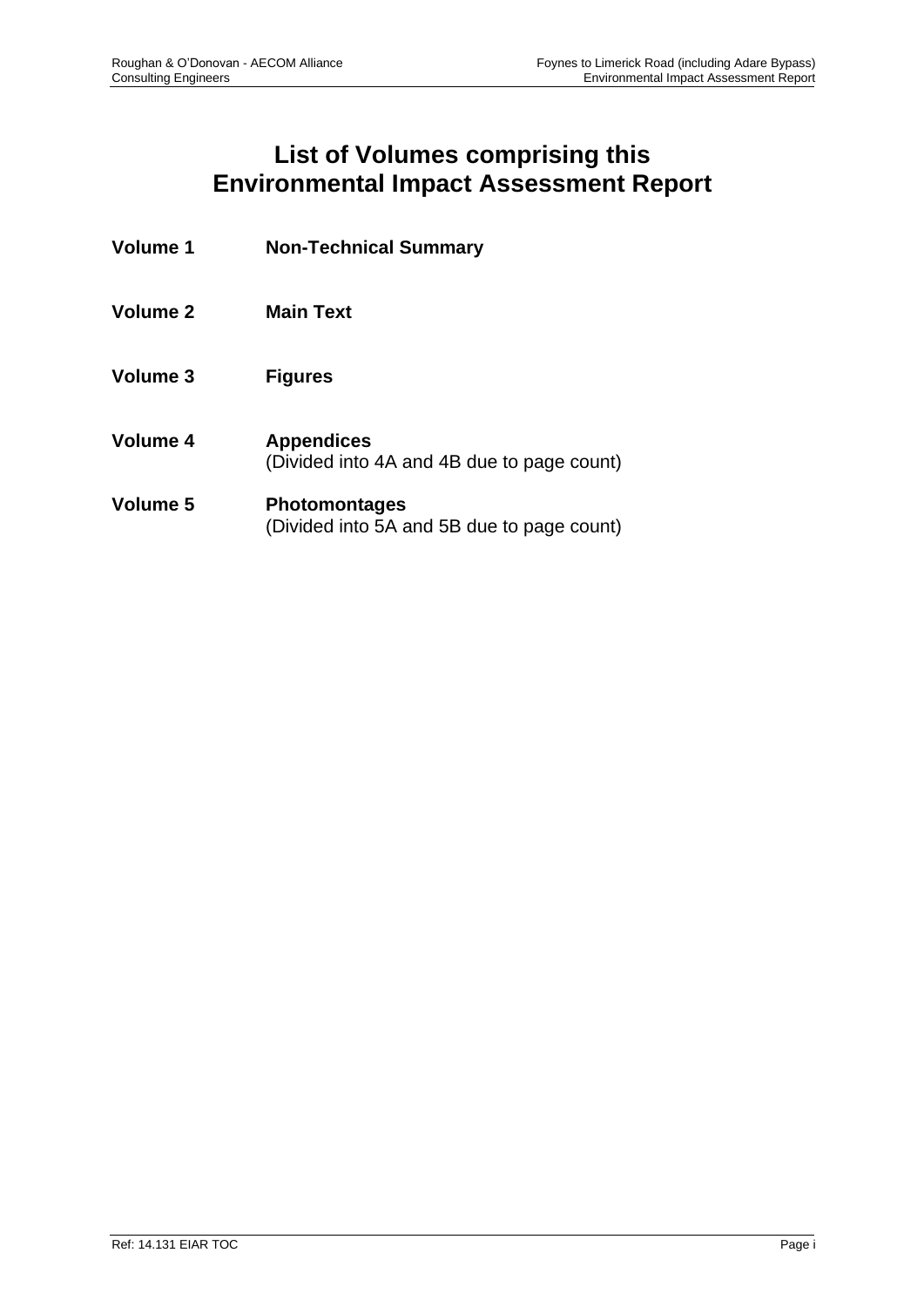## **Acknowledgements**

This Environmental Impact Assessment Report (EIAR) has been prepared with inputs from the following team members:

## **Roughan & O'Donovan – AECOM Alliance**

Team Leaders, Report Authors and Development Designers

### **Mid-West National Roads Design Office**

Overall Project Management

#### **Roughan & O'Donovan – AECOM Alliance** Population

**Corporate Health Ireland** Human Health

**EirEco Environmental Consultants Biodiversity** 

**Bat Eco Services Biodiversity** 

**BEC Environmental Biodiversity** 

#### **John Lusby Consulting Biodiversity**

## **Roughan & O'Donovan – AECOM Alliance**

Soils, Geology, Hydrology and Hydrogeology

#### **Murray and Associates** The Landscape

## **AWN Consulting Ltd**

Noise, Vibration, Air Quality and Climate

**Irish Archaeological Consultancy**  Archaeology, Architecture and Cultural Heritage

## **John Bligh & Associates** Material Assets and Land: Agriculture and Non-Agriculture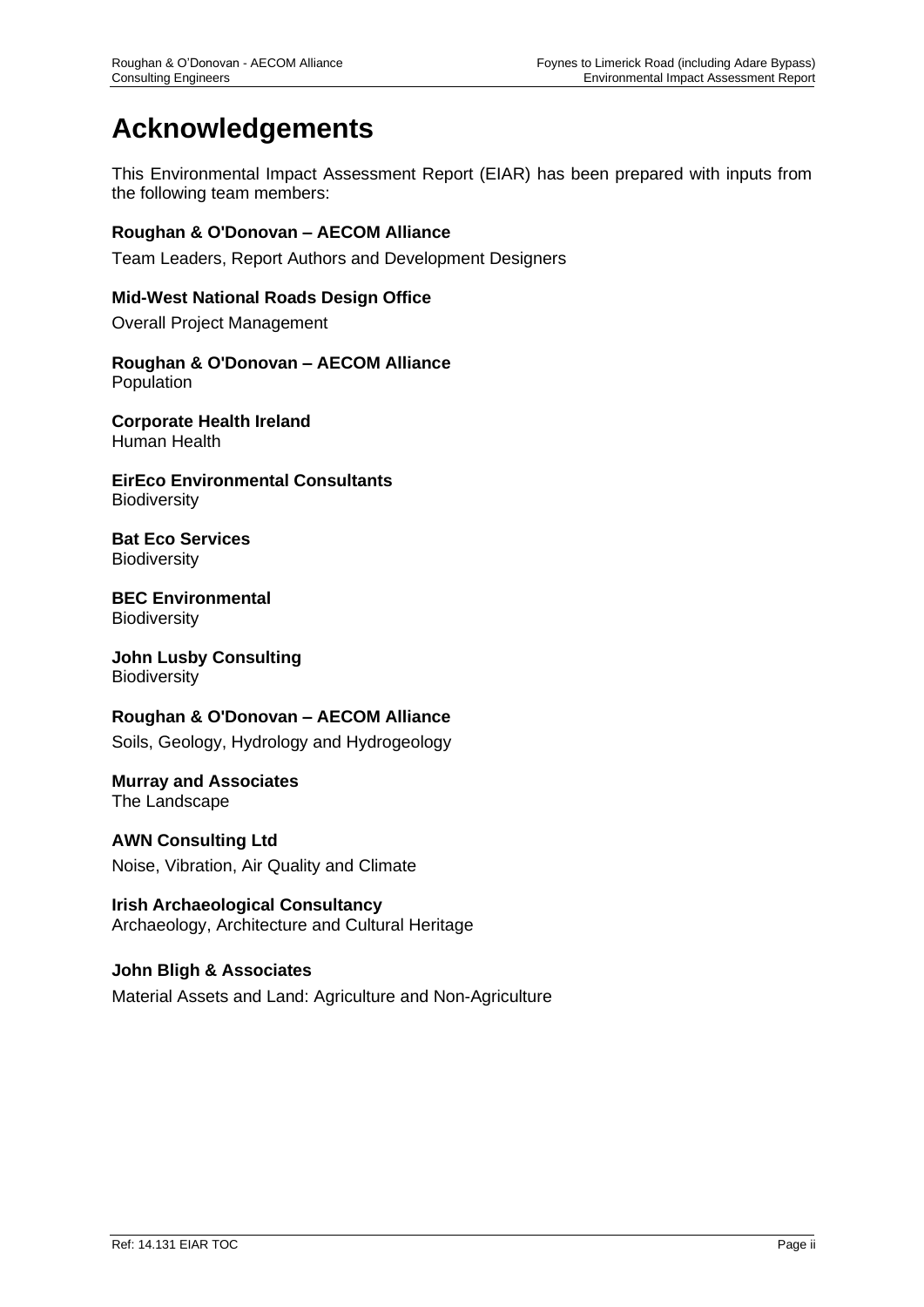## **TABLE OF CONTENTS**

## **Environmental Impact Assessment Report Volume 2 Main Text**

## **Non-Technical Summary**

| <b>Chapter 1</b> | <b>Introduction</b>                                                       |  |
|------------------|---------------------------------------------------------------------------|--|
| 1.1              |                                                                           |  |
| 1.2              |                                                                           |  |
| 1.3              |                                                                           |  |
| 1.4              |                                                                           |  |
| 1.5              |                                                                           |  |
| 1.6              | Pre-Application Consultations with An Bord Pleanála 1/14                  |  |
| 1.7              |                                                                           |  |
| 1.8              |                                                                           |  |
| 1.9              |                                                                           |  |
| <b>Chapter 2</b> | Policy Context and Need for the Proposed Road Development                 |  |
| 2.1              |                                                                           |  |
| 2.2              |                                                                           |  |
| 2.3              |                                                                           |  |
| 2.4              |                                                                           |  |
| 2.5              |                                                                           |  |
| 2.6              |                                                                           |  |
| <b>Chapter 3</b> | <b>Alternatives Considered</b>                                            |  |
| 3.1              |                                                                           |  |
| 3.2              |                                                                           |  |
| 3.3              |                                                                           |  |
| 3.4              | Project Background for Investment Options Considered  3/6                 |  |
| 3.5              |                                                                           |  |
| 3.6              |                                                                           |  |
| 3.7              |                                                                           |  |
| 3.8              |                                                                           |  |
| 3.9              |                                                                           |  |
| 3.10             |                                                                           |  |
| <b>Chapter 4</b> | Description of the Proposed Road Development                              |  |
| 4.1              |                                                                           |  |
| 4.2              |                                                                           |  |
| 4.3              |                                                                           |  |
| 4.4              | Design Parameters for the Mainline of the Proposed Road Development  4/10 |  |
| 4.5              |                                                                           |  |
| 4.6              |                                                                           |  |
| 4.7              |                                                                           |  |
| 4.8              |                                                                           |  |
| 4.9              |                                                                           |  |
| 4.10             |                                                                           |  |
| 4.11             |                                                                           |  |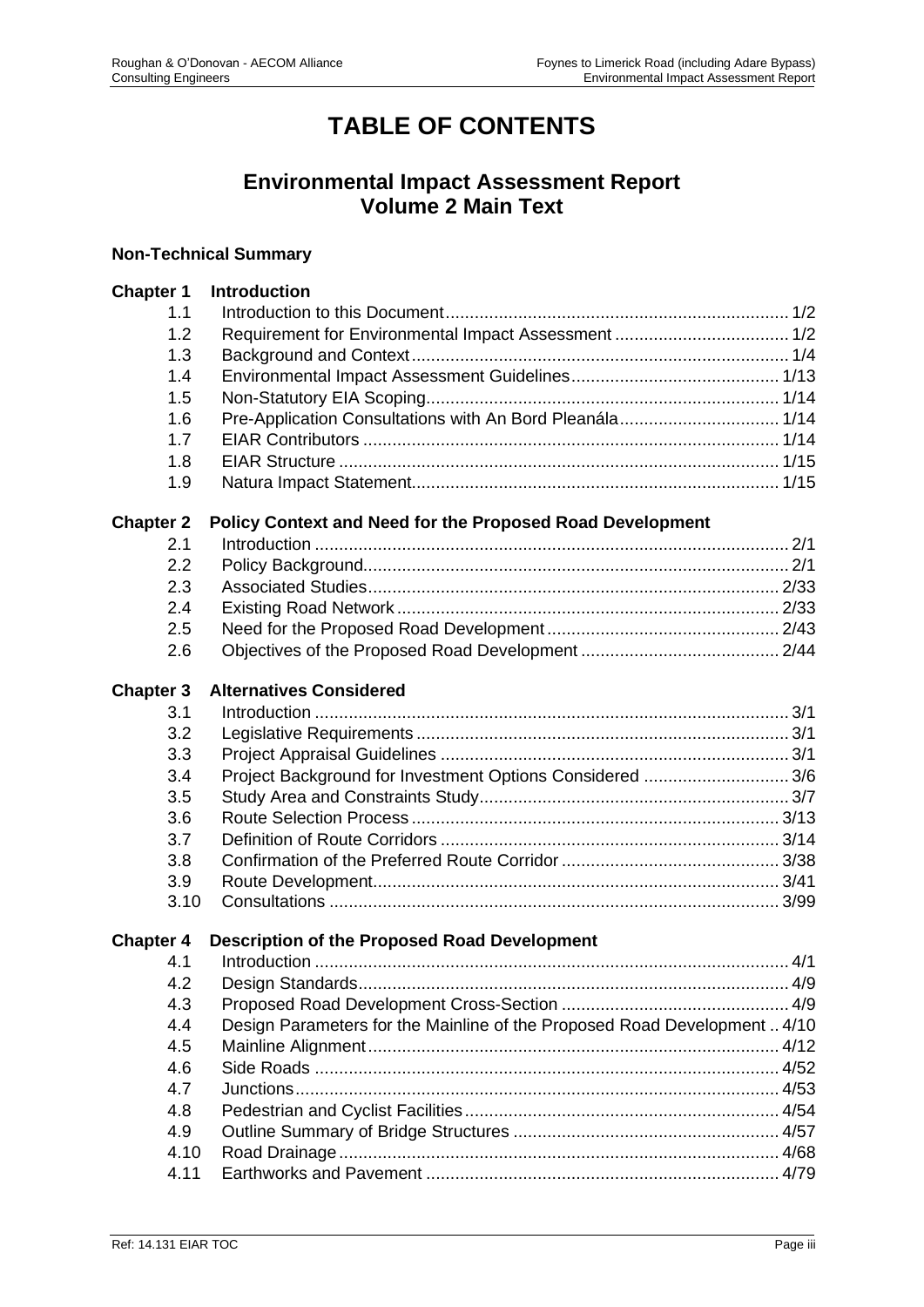## **Chapter 5 Traffic Analysis**

| 5.1  |                                                                  |  |
|------|------------------------------------------------------------------|--|
| 5.2  |                                                                  |  |
| 5.3  |                                                                  |  |
| 5.4  |                                                                  |  |
| 5.5  |                                                                  |  |
| 5.6  |                                                                  |  |
| 5.7  |                                                                  |  |
| 5.8  |                                                                  |  |
| 5.9  |                                                                  |  |
| 5.10 | Impact of Not Progressing with the Proposed Road Development5/28 |  |

## **Chapter 6 Population and Human Health**

| 6.1  |  |
|------|--|
| 6.2  |  |
| 6.3  |  |
| 6.4  |  |
| 6.5  |  |
| 6.6  |  |
| 6.7  |  |
| 6.8  |  |
| 6.9  |  |
| 6.10 |  |
| 6.11 |  |
| 6.12 |  |
| 6.13 |  |

## **Chapter 7 Biodiversity**

| 7.2 |  |
|-----|--|
| 7.3 |  |
| 7.4 |  |
| 7.5 |  |
| 7.6 |  |
| 7.7 |  |
| 7.8 |  |

## **Chapter 8 Soils and Geology**

| 8.2 |  |
|-----|--|
|     |  |
| 8.4 |  |
| 8.5 |  |
| 8.6 |  |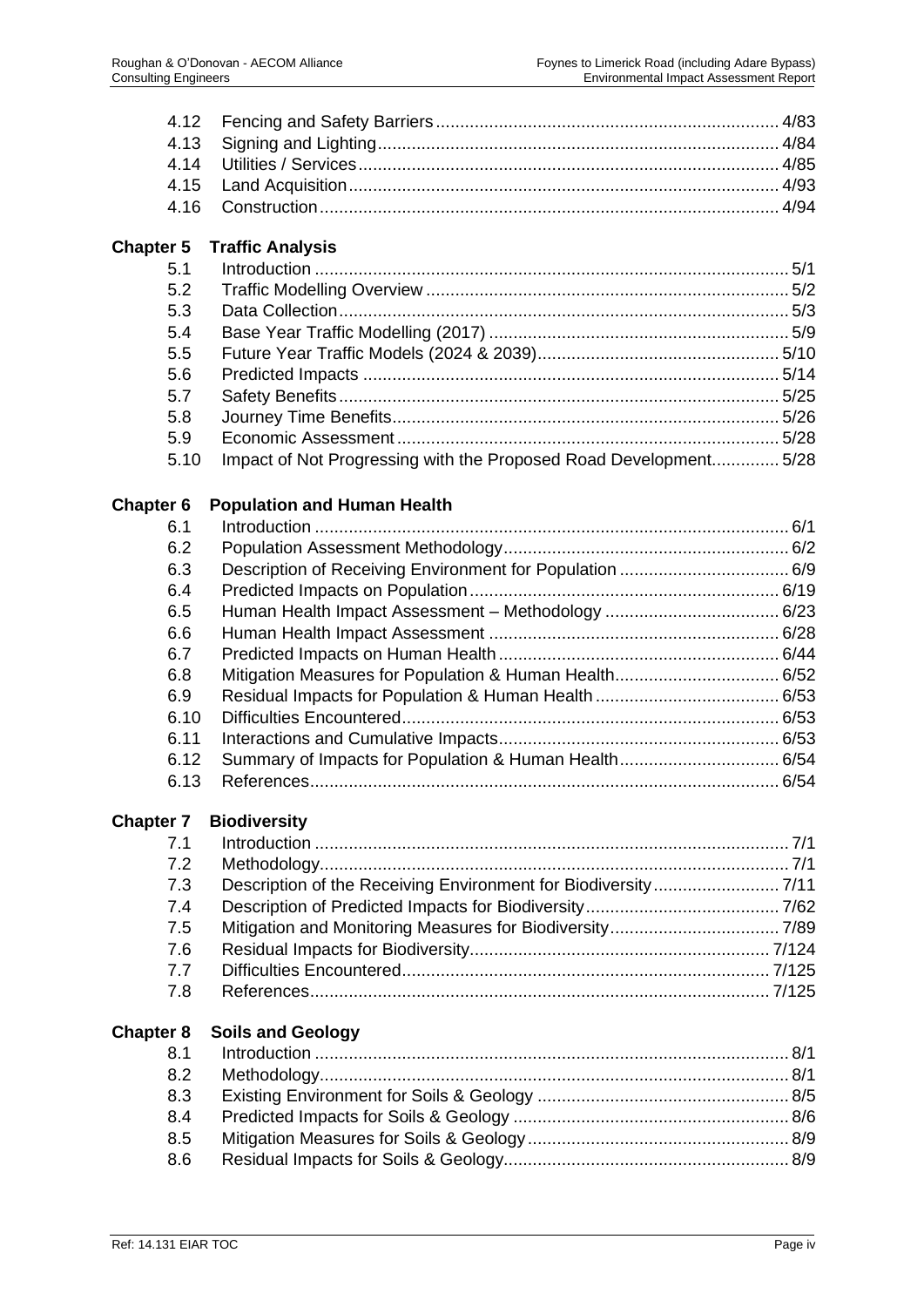| <b>Chapter 9</b>            | Hydrogeology                                                      |  |
|-----------------------------|-------------------------------------------------------------------|--|
| 9.1                         |                                                                   |  |
| 9.2                         |                                                                   |  |
| 9.3                         |                                                                   |  |
| 9.4                         |                                                                   |  |
| 9.5                         |                                                                   |  |
| 9.6                         |                                                                   |  |
| <b>Chapter 10 Hydrology</b> |                                                                   |  |
| 10.1                        |                                                                   |  |
| 10.2                        |                                                                   |  |
| 10.3                        |                                                                   |  |
| 10.4                        |                                                                   |  |
| 10.5                        |                                                                   |  |
| 10.6                        |                                                                   |  |
|                             | <b>Chapter 11 The Landscape</b>                                   |  |
| 11.1                        |                                                                   |  |
| 11.2                        |                                                                   |  |
| 11.3                        |                                                                   |  |
| 11.4                        |                                                                   |  |
| 11.5                        |                                                                   |  |
| 11.6                        |                                                                   |  |
| 11.7                        |                                                                   |  |
| 11.8                        |                                                                   |  |
|                             | <b>Chapter 12 Noise and Vibration</b>                             |  |
| 12.1.                       |                                                                   |  |
| 12.2.                       |                                                                   |  |
| 12.3.                       |                                                                   |  |
| 12.4.                       |                                                                   |  |
| 12.5.                       |                                                                   |  |
| 12.6.                       |                                                                   |  |
| 12.7.                       |                                                                   |  |
| 12.8.                       |                                                                   |  |
|                             | <b>Chapter 13 Air Quality and Climate</b>                         |  |
| 13.1                        |                                                                   |  |
| 13.2                        |                                                                   |  |
| 13.3                        |                                                                   |  |
| 13.4                        |                                                                   |  |
| 13.5                        |                                                                   |  |
| 13.6                        |                                                                   |  |
| 13.7                        |                                                                   |  |
| 13.8                        |                                                                   |  |
| 13.9                        |                                                                   |  |
|                             | <b>Chapter 14 Archaeology, Architecture and Cultural Heritage</b> |  |
| 14.1                        |                                                                   |  |
| 14.2                        |                                                                   |  |
| 14.3                        |                                                                   |  |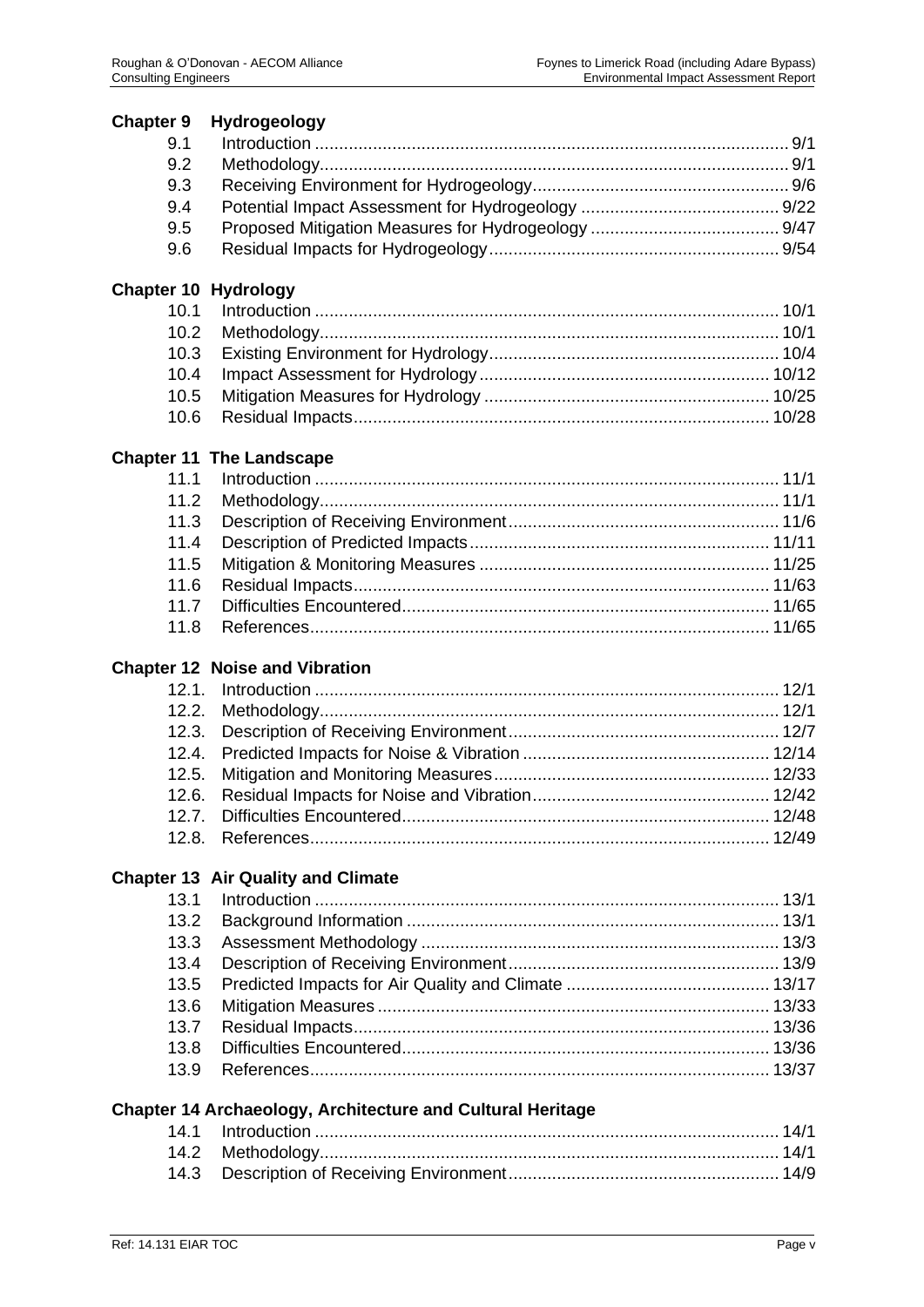## **Chapter 15 Material Assets and Land – Agriculture**

| 15.6 Construction Impacts and Mitigation Measures for Agriculture  15/42 |  |
|--------------------------------------------------------------------------|--|
|                                                                          |  |

### **Chapter 16 Material Assets and Land – Non-Agriculture**

| 16.6 Construction Impacts and Mitigation Measures for Non-Agricultural |  |
|------------------------------------------------------------------------|--|
|                                                                        |  |
|                                                                        |  |

### **Chapter 17 Interactions and Cumulative Effects**

## **Chapter 18 Major Accidents and Natural Disasters**

## **Chapter 19 Mitigation and Monitoring Measures**

| 19.2 |                                                                          |  |
|------|--------------------------------------------------------------------------|--|
| 19.3 | Mitigation and Monitoring Measures for Traffic and Transport  19/11      |  |
| 19.4 | Mitigation and Monitoring Measures for Population and Human Health 19/12 |  |
| 19.5 |                                                                          |  |
| 19.6 |                                                                          |  |
| 19.7 | Mitigation and Monitoring Measures for Hydrogeology  19/42               |  |
| 19.8 |                                                                          |  |